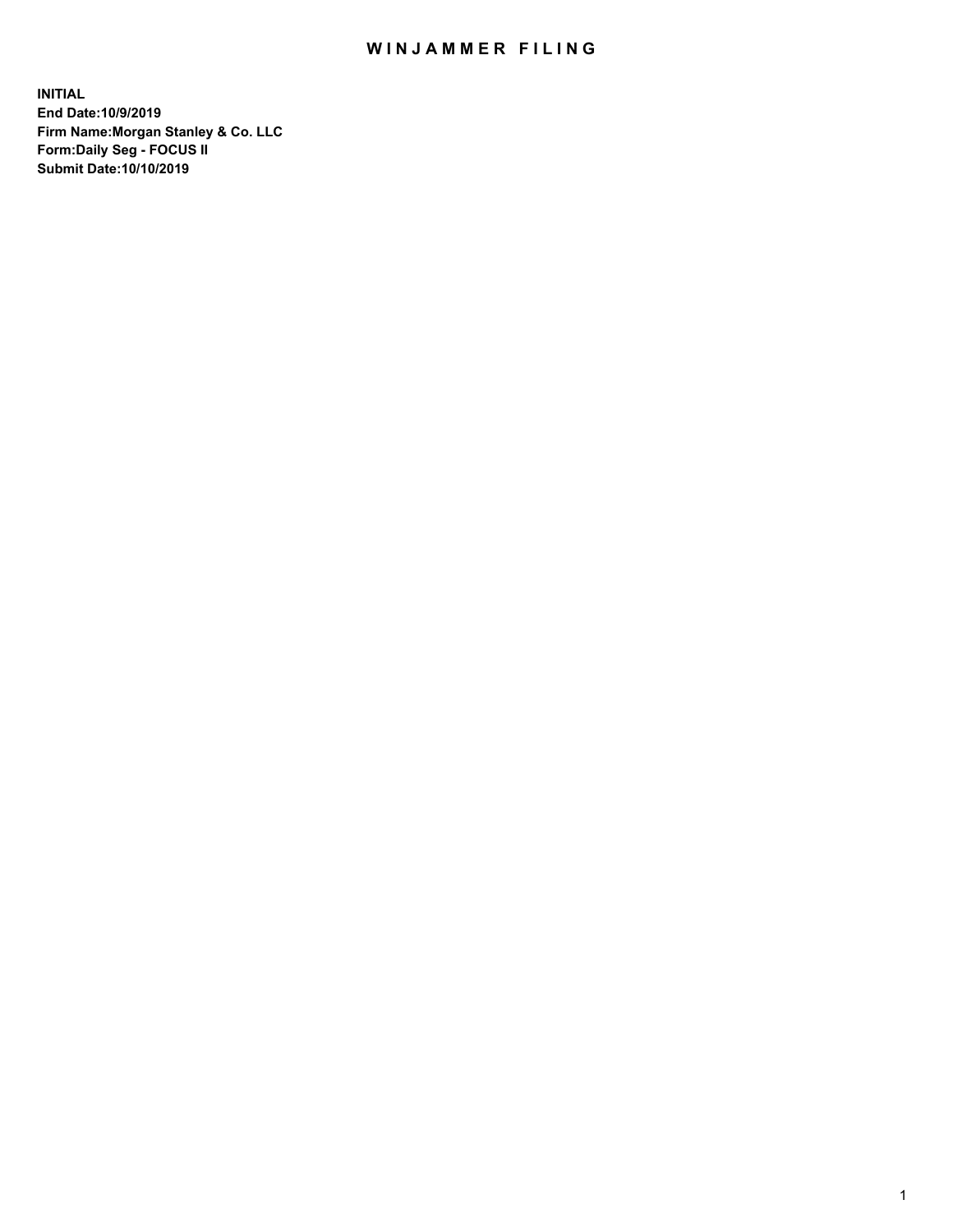**INITIAL End Date:10/9/2019 Firm Name:Morgan Stanley & Co. LLC Form:Daily Seg - FOCUS II Submit Date:10/10/2019 Daily Segregation - Cover Page**

| Name of Company                                                                                                                                                                                                                                                                                                               | Morgan Stanley & Co. LLC                                    |
|-------------------------------------------------------------------------------------------------------------------------------------------------------------------------------------------------------------------------------------------------------------------------------------------------------------------------------|-------------------------------------------------------------|
| <b>Contact Name</b>                                                                                                                                                                                                                                                                                                           | <b>Ikram Shah</b>                                           |
| <b>Contact Phone Number</b>                                                                                                                                                                                                                                                                                                   | 212-276-0963                                                |
| <b>Contact Email Address</b>                                                                                                                                                                                                                                                                                                  | Ikram.shah@morganstanley.com                                |
| FCM's Customer Segregated Funds Residual Interest Target (choose one):<br>a. Minimum dollar amount: ; or<br>b. Minimum percentage of customer segregated funds required:% ; or<br>c. Dollar amount range between: and; or<br>d. Percentage range of customer segregated funds required between:% and%.                        | 235,000,000<br><u>0</u><br><u>00</u><br>0 <sup>0</sup>      |
| FCM's Customer Secured Amount Funds Residual Interest Target (choose one):<br>a. Minimum dollar amount: ; or<br>b. Minimum percentage of customer secured funds required:%; or<br>c. Dollar amount range between: and; or<br>d. Percentage range of customer secured funds required between:% and%.                           | 140,000,000<br><u>0</u><br>0 <sub>0</sub><br>0 <sub>0</sub> |
| FCM's Cleared Swaps Customer Collateral Residual Interest Target (choose one):<br>a. Minimum dollar amount: ; or<br>b. Minimum percentage of cleared swaps customer collateral required:%; or<br>c. Dollar amount range between: and; or<br>d. Percentage range of cleared swaps customer collateral required between:% and%. | 92,000,000<br><u>0</u><br>0 Q<br>00                         |

Attach supporting documents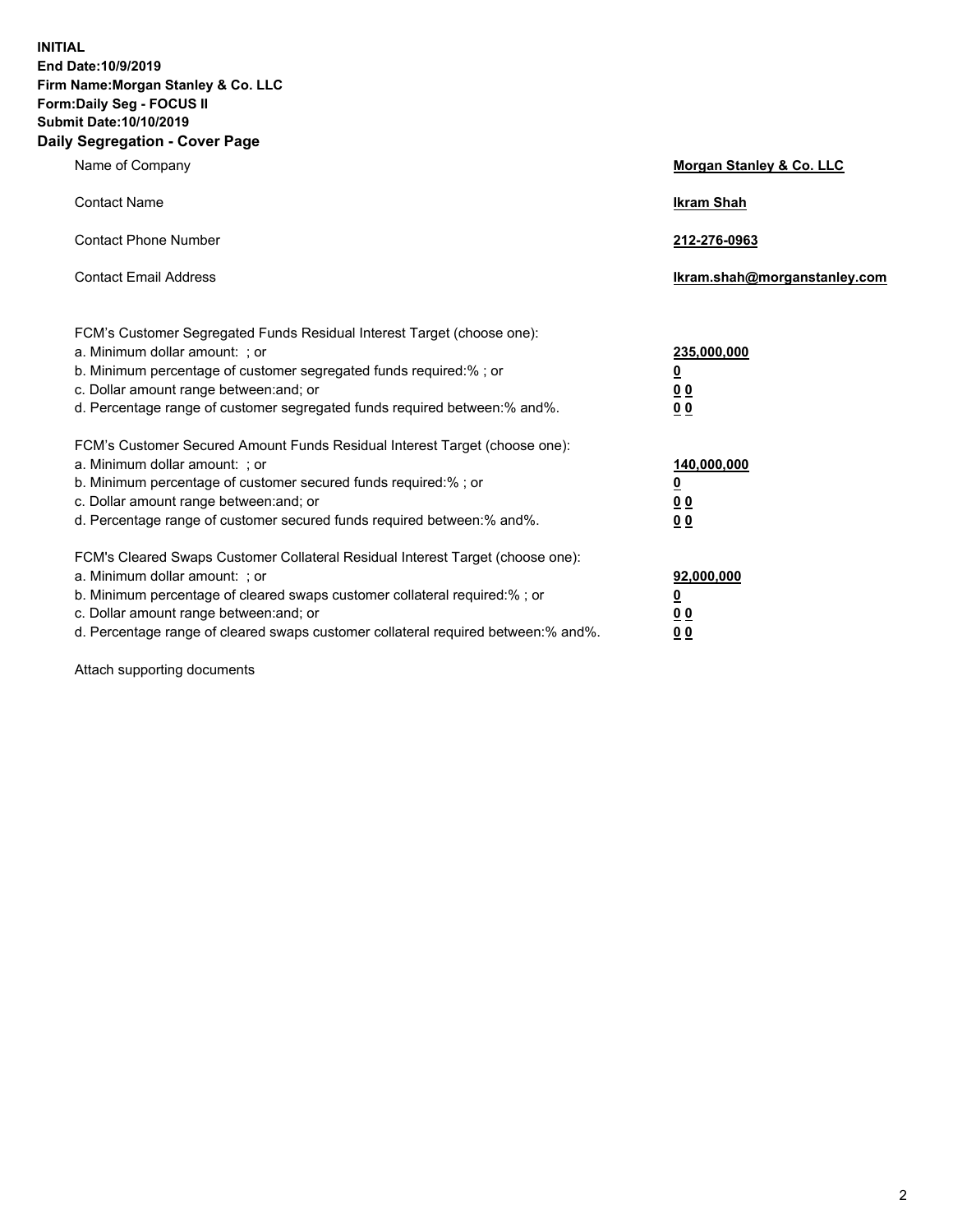## **INITIAL End Date:10/9/2019 Firm Name:Morgan Stanley & Co. LLC Form:Daily Seg - FOCUS II Submit Date:10/10/2019**

## **Daily Segregation - Secured Amounts**

|    | Foreign Futures and Foreign Options Secured Amounts                                         |                                   |
|----|---------------------------------------------------------------------------------------------|-----------------------------------|
|    | Amount required to be set aside pursuant to law, rule or regulation of a foreign            | $0$ [7305]                        |
|    | government or a rule of a self-regulatory organization authorized thereunder                |                                   |
| 1. | Net ledger balance - Foreign Futures and Foreign Option Trading - All Customers             |                                   |
|    | A. Cash                                                                                     | 3,089,720,034 [7315]              |
|    | B. Securities (at market)                                                                   | 2,203,168,378 [7317]              |
| 2. | Net unrealized profit (loss) in open futures contracts traded on a foreign board of trade   | -239,425,145 [7325]               |
| 3. | Exchange traded options                                                                     |                                   |
|    | a. Market value of open option contracts purchased on a foreign board of trade              | 28,975,709 [7335]                 |
|    | b. Market value of open contracts granted (sold) on a foreign board of trade                | -30,188,222 [7337]                |
| 4. | Net equity (deficit) (add lines 1.2. and 3.)                                                | 5,052,250,754 [7345]              |
| 5. | Account liquidating to a deficit and account with a debit balances - gross amount           | 62,920,640 [7351]                 |
|    | Less: amount offset by customer owned securities                                            | -62,338,973 [7352] 581,667 [7354] |
| 6. | Amount required to be set aside as the secured amount - Net Liquidating Equity              | 5,052,832,421 [7355]              |
|    | Method (add lines 4 and 5)                                                                  |                                   |
| 7. | Greater of amount required to be set aside pursuant to foreign jurisdiction (above) or line | 5,052,832,421 [7360]              |
|    | 6.                                                                                          |                                   |
|    | FUNDS DEPOSITED IN SEPARATE REGULATION 30.7 ACCOUNTS                                        |                                   |
| 1. | Cash in banks                                                                               |                                   |
|    | A. Banks located in the United States                                                       | 194,763,280 [7500]                |
|    | B. Other banks qualified under Regulation 30.7                                              | 523,314,173 [7520] 718,077,453    |
|    |                                                                                             | [7530]                            |
| 2. | Securities                                                                                  |                                   |
|    | A. In safekeeping with banks located in the United States                                   | 598,760,965 [7540]                |
|    | B. In safekeeping with other banks qualified under Regulation 30.7                          | 0 [7560] 598,760,965 [7570]       |
| 3. | Equities with registered futures commission merchants                                       |                                   |
|    | A. Cash                                                                                     | 9,499,703 [7580]                  |
|    | <b>B.</b> Securities                                                                        | $0$ [7590]                        |
|    | C. Unrealized gain (loss) on open futures contracts                                         | 673,179 [7600]                    |
|    | D. Value of long option contracts                                                           | $0$ [7610]                        |
|    | E. Value of short option contracts                                                          | 0 [7615] 10,172,882 [7620]        |
| 4. | Amounts held by clearing organizations of foreign boards of trade                           |                                   |
|    | A. Cash                                                                                     | $0$ [7640]                        |
|    | <b>B.</b> Securities                                                                        | $0$ [7650]                        |
|    |                                                                                             |                                   |
|    | C. Amount due to (from) clearing organization - daily variation                             | $0$ [7660]                        |
|    | D. Value of long option contracts                                                           | $0$ [7670]                        |
| 5. | E. Value of short option contracts                                                          | 0 [7675] 0 [7680]                 |
|    | Amounts held by members of foreign boards of trade                                          |                                   |
|    | A. Cash                                                                                     | 2,555,281,631 [7700]              |
|    | <b>B.</b> Securities                                                                        | 1,604,407,413 [7710]              |
|    | C. Unrealized gain (loss) on open futures contracts                                         | -240,098,324 [7720]               |
|    | D. Value of long option contracts                                                           | 28,975,709 [7730]                 |
|    | E. Value of short option contracts                                                          | -30,188,222 [7735] 3,918,378,207  |
|    |                                                                                             | [7740]                            |
| 6. | Amounts with other depositories designated by a foreign board of trade                      | $0$ [7760]                        |
| 7. | Segregated funds on hand                                                                    | $0$ [7765]                        |
| 8. | Total funds in separate section 30.7 accounts                                               | 5,245,389,507 [7770]              |
| 9. | Excess (deficiency) Set Aside for Secured Amount (subtract line 7 Secured Statement         | 192,557,086 [7380]                |
|    | Page 1 from Line 8)                                                                         |                                   |
|    |                                                                                             | 10.0000000077001                  |

- 10. Management Target Amount for Excess funds in separate section 30.7 accounts **140,000,000** [7780]
- 11. Excess (deficiency) funds in separate 30.7 accounts over (under) Management Target **52,557,086** [7785]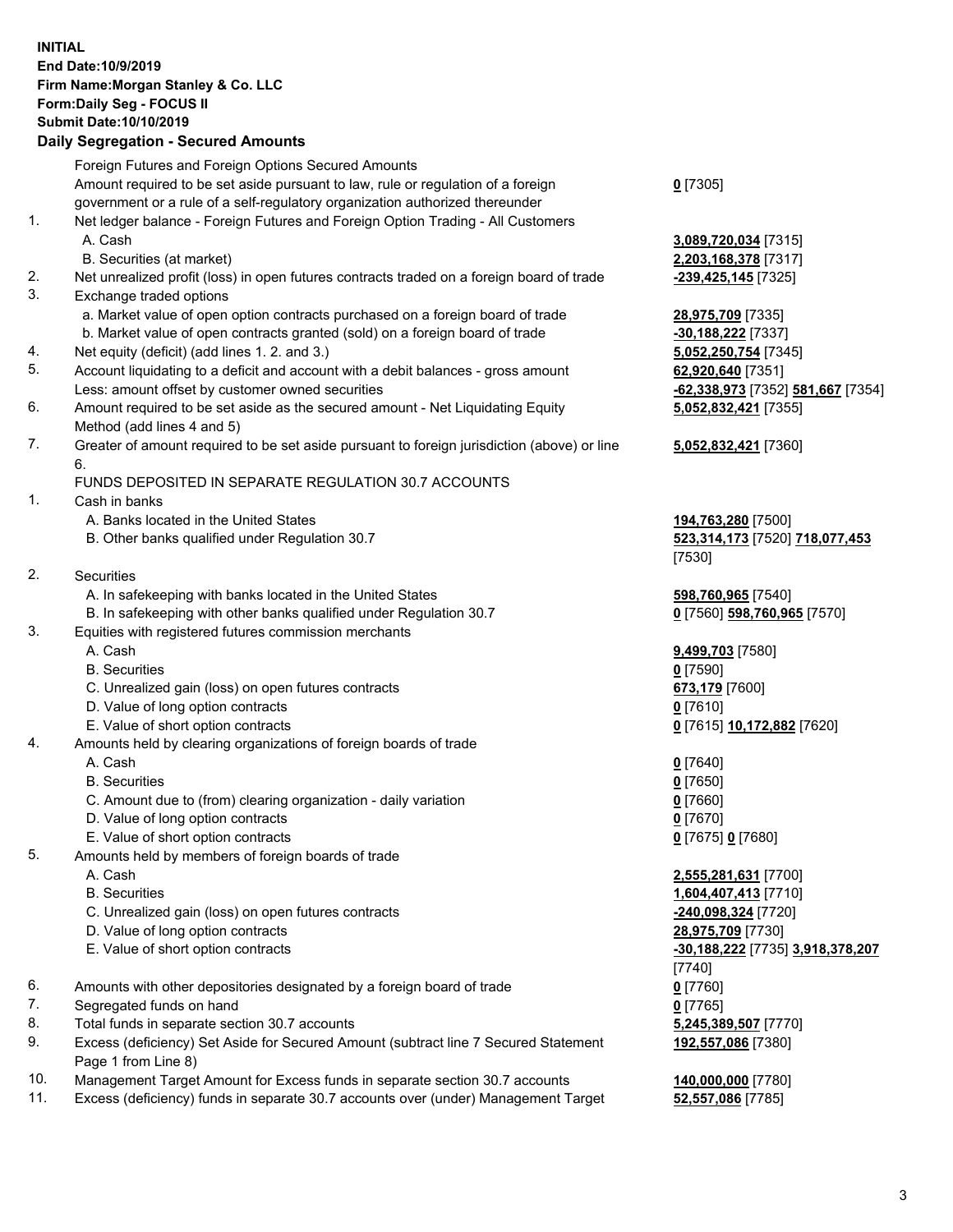**INITIAL End Date:10/9/2019 Firm Name:Morgan Stanley & Co. LLC Form:Daily Seg - FOCUS II Submit Date:10/10/2019 Daily Segregation - Segregation Statement** SEGREGATION REQUIREMENTS(Section 4d(2) of the CEAct) 1. Net ledger balance A. Cash **11,690,519,676** [7010] B. Securities (at market) **6,371,476,956** [7020] 2. Net unrealized profit (loss) in open futures contracts traded on a contract market **-1,101,489,914** [7030] 3. Exchange traded options A. Add market value of open option contracts purchased on a contract market **488,714,145** [7032] B. Deduct market value of open option contracts granted (sold) on a contract market **-340,230,507** [7033] 4. Net equity (deficit) (add lines 1, 2 and 3) **17,108,990,356** [7040] 5. Accounts liquidating to a deficit and accounts with debit balances - gross amount **523,737,094** [7045] Less: amount offset by customer securities **-523,235,500** [7047] **501,594** [7050] 6. Amount required to be segregated (add lines 4 and 5) **17,109,491,950** [7060] FUNDS IN SEGREGATED ACCOUNTS 7. Deposited in segregated funds bank accounts A. Cash **3,983,258,609** [7070] B. Securities representing investments of customers' funds (at market) **0** [7080] C. Securities held for particular customers or option customers in lieu of cash (at market) **880,523,210** [7090] 8. Margins on deposit with derivatives clearing organizations of contract markets A. Cash **6,990,186,134** [7100] B. Securities representing investments of customers' funds (at market) **0** [7110] C. Securities held for particular customers or option customers in lieu of cash (at market) **5,490,953,746** [7120] 9. Net settlement from (to) derivatives clearing organizations of contract markets **-107,042,466** [7130] 10. Exchange traded options A. Value of open long option contracts **488,714,145** [7132] B. Value of open short option contracts **-340,230,507** [7133] 11. Net equities with other FCMs A. Net liquidating equity **9,508,179** [7140] B. Securities representing investments of customers' funds (at market) **0** [7160] C. Securities held for particular customers or option customers in lieu of cash (at market) **0** [7170] 12. Segregated funds on hand **0** [7150] 13. Total amount in segregation (add lines 7 through 12) **17,395,871,050** [7180] 14. Excess (deficiency) funds in segregation (subtract line 6 from line 13) **286,379,100** [7190] 15. Management Target Amount for Excess funds in segregation **235,000,000** [7194]

16. Excess (deficiency) funds in segregation over (under) Management Target Amount Excess

**51,379,100** [7198]